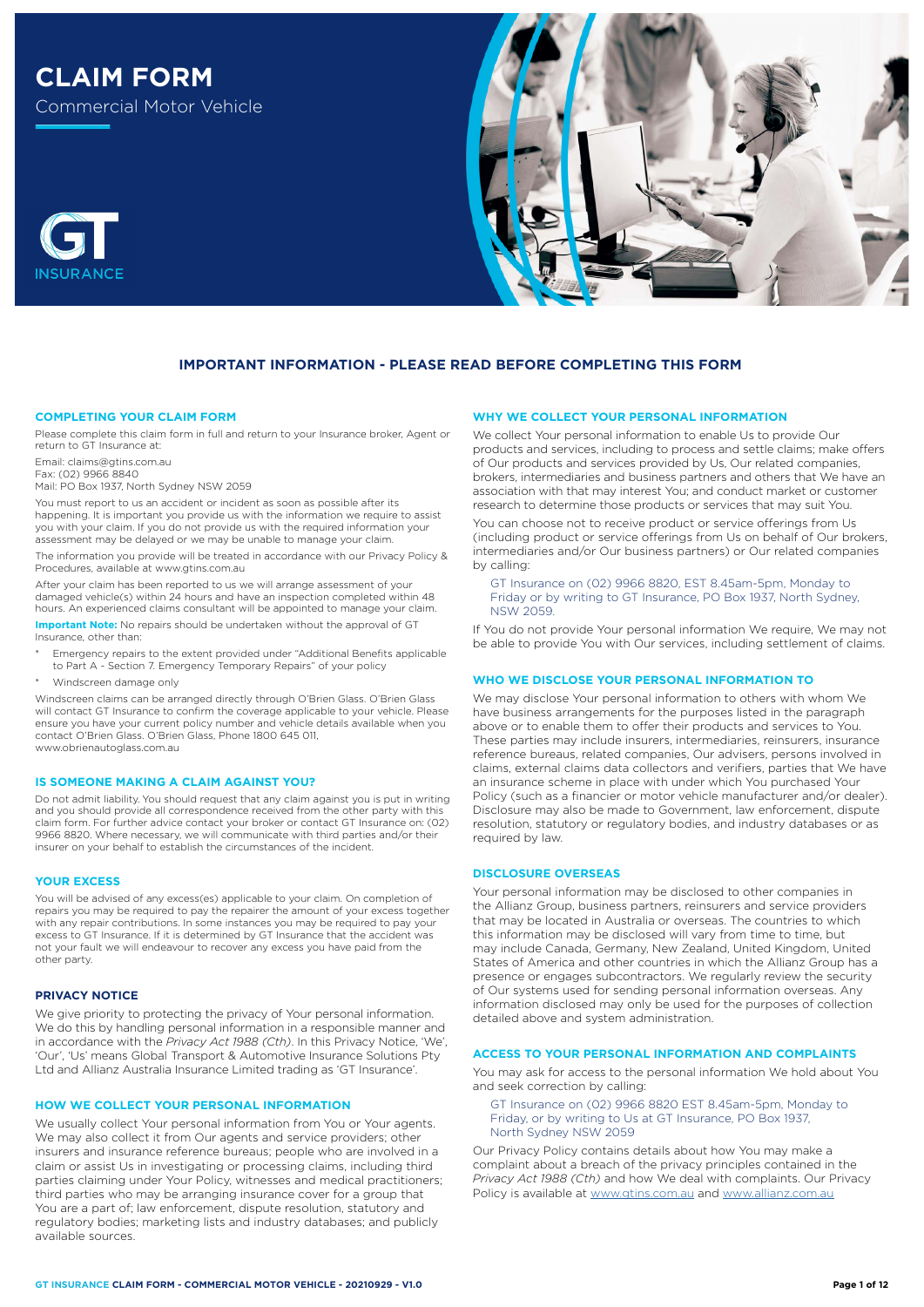## **TELEPHONE CALL RECORDING**

We may record incoming and/or outgoing telephone calls for training or verification purposes. Where We have recorded a telephone call, We can provide You with a copy at Your request, where it is reasonable to do so.

#### **YOUR CONSENT**

By providing Us with personal information You and any other person You provide personal information for, consent to these uses and disclosures until You tell Us otherwise. If You wish to withdraw Your consent, including for such things as receiving information on products and offers by Us or persons We have an association with, please contact  $| \cdot |$ 

## **GENERAL INSURANCE CODE OF PRACTICE**

The General Insurance Code of Practice was developed by the Insurance Council of Australia to further raise standards of practice and service across the insurance industry. The Code Governance Committee (CGC) is an independent body that monitors and enforces insurers' compliance with the Code.

You can obtain more information on the Code of Practice and how it assists you by contacting Us. Contact details are provided below and on the back cover of the Product Disclosure Statement or Policy Document.

GT Insurance on (02) 9966 8820 EST 8.45am-5pm, Monday to Friday, or by writing to Us at GT Insurance, PO Box 1937, North Sydney NSW 2059

For more information on the Code Governance Committee (CGC) go to <https://insurancecode.org.au/>

#### **SUBROGATION**

You may prejudice Your rights in relation to a claim made under this policy if without prior agreement from Us, You make an agreement with a third party that will prevent Us from recovering a loss from that or another party.

## **DUTY OF UTMOST GOOD FAITH**

Every insurance contract is subject to the duty of utmost good faith which requires both the Insured and the Insurer to act towards each other in utmost good faith. Failure to do so on the part of the Insured may prejudice any claim made under the policy or the continuation of insurance cover by the Insurer.

## **THE INSURER**

Allianz Australia Insurance Limited (incorporated in Australia); ABN 15 000 122 850; AFS Licence No. 234708 of 10 Carrington Street Sydney, 2000.

## **THE UNDERWRITING AGENCY**

Global Transport & Automotive Insurance Solutions Pty Ltd (trading as GT Insurance) AFS Licence No. 240714 ABN 93 069 048 255 of Level 3, Suite 3.01, 213 Miller Street, North Sydney, NSW 2060 is an underwriting agency which specialises in arranging insurance in respect of Motor Vehicles and Mobile Plant and related insurances. GT Insurance acts as the agent of Allianz to market, solicit, offer, arrange and administer the insurance.

GT Insurance has a binding authority to issue, vary and cancel contracts of insurance and to deal with or settle claims on behalf of Allianz. If You need information about this insurance in the first instance, contact GT Insurance.

## **COMPLAINTS - INTERNAL AND EXTERNAL COMPLAINTS PROCEDURE**

If You are dissatisfied with Our service in any way contact Us and We will attempt to resolve the matter in accordance with Our complaints handling procedures. To obtain a copy of Our procedures contact Us on (02) 9966 8820 or visit www.gtins.com.au. If We don't resolve the matter to Your satisfaction You may be able to refer it to the Australian Financial Complaints Authority (AFCA) subject to its terms of reference. It provides a free and independent dispute resolution service for consumers who have general insurance disputes falling within its terms of reference and its contact details are:

The Australian Financial Complaints Authority Phone: 1800 931 678 Post: GPO Box 3, Melbourne, Victoria 3001 Website: www.afca.org.au Email: info@afca.org.au

## **COMPLETING THIS FORM/QUESTIONNAIRE:**

**Please complete all sections in full and provide any requested attachments.**

- **This form may be printed and completed in handwriting or it may be completed electronically as an interactive pdf with fillable form fields. If completing electronically, please download to your local computer and complete using Adobe Acrobat Reader (Fill & Sign tool).**
- **If more space is required when completing this form, please attach a separate sheet.**
- **The use of the term 'You' or 'Your' in this form refers to an Insured and their subsidiary companies and other entities in which they have a controlling interest.**
- **The use of the term 'We', 'Our' or 'Us' in this form refers to the Insurer and its Underwriting Agency.**
- **It is important to refer to the relevant Product Disclosure Statement and Policy Document which sets out the terms and conditions of cover offered. Please contact your local GT Insurance office or speak to your Intermediary.**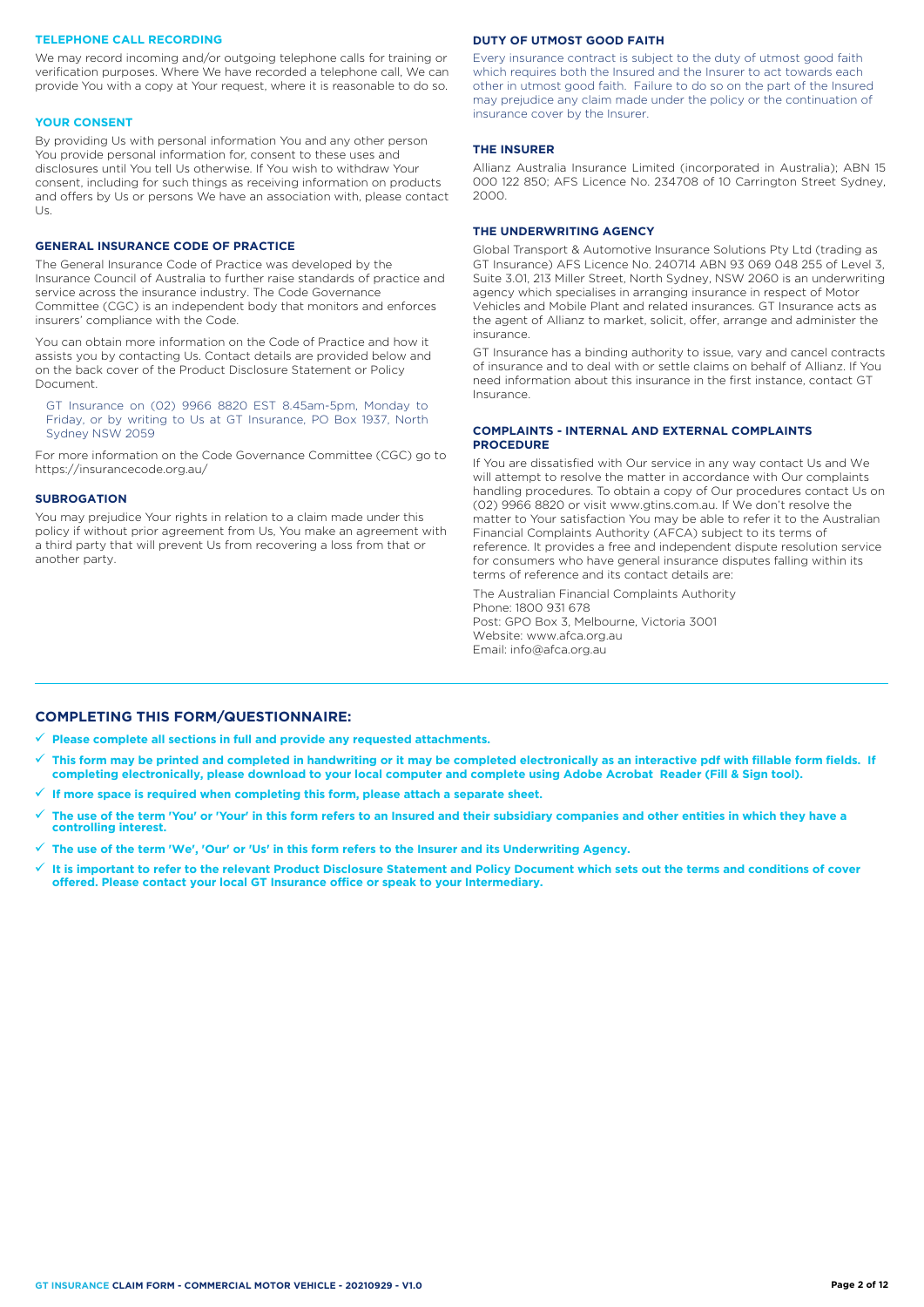# **Section 1. Policyholder Details**

| Policy Number                                              |     |            |     |          | GT Insurance issue commercial motor policies that typically begin<br>with CPG or CMB. For example: CPG12345678, CMB12345678                                   |                                        |           |     |                           |
|------------------------------------------------------------|-----|------------|-----|----------|---------------------------------------------------------------------------------------------------------------------------------------------------------------|----------------------------------------|-----------|-----|---------------------------|
| Insured name(s)                                            |     |            |     |          |                                                                                                                                                               |                                        |           |     | Name of<br>Policyholder/s |
| Insured's ABN                                              |     |            |     |          |                                                                                                                                                               | Australian Business Number (11 digits) |           |     |                           |
| Contact name(s)                                            |     |            |     |          |                                                                                                                                                               |                                        |           |     |                           |
| Contact number                                             |     |            |     |          | E-mail                                                                                                                                                        |                                        |           |     |                           |
| Address                                                    |     |            |     |          |                                                                                                                                                               |                                        |           |     |                           |
| Suburb                                                     |     |            |     |          | Postcode                                                                                                                                                      |                                        |           |     |                           |
| State or Territory                                         | QLD | <b>NSW</b> | ACT | $()$ vic | <b>TAS</b>                                                                                                                                                    | <b>SA</b>                              | <b>NT</b> |     | <b>WA</b>                 |
| Your Claim Reference                                       |     |            |     |          | For your records, you may provide us with your own reference for<br>this claim e.g. No. or Division.                                                          |                                        |           |     |                           |
| (ITC) entitlement%                                         |     |            |     |          | If you are registered for GST and are eligible to claim an ITC for the item/s that you<br>are making a claim on, please insert the percentage of entitlement. |                                        |           |     |                           |
| Your Broker or<br>Agent                                    |     |            |     |          |                                                                                                                                                               |                                        |           |     |                           |
| Broker or Agent<br>Claim Reference No.                     |     |            |     |          |                                                                                                                                                               |                                        |           |     | Insert if known           |
| Has the Insured in the past 5 years been:                  |     |            |     |          |                                                                                                                                                               | Yes                                    |           | No. |                           |
| a. refused insurance or had an insurance policy cancelled? |     |            |     |          |                                                                                                                                                               |                                        |           |     |                           |
| b. convicted of any criminal offence?                      |     |            |     |          |                                                                                                                                                               |                                        |           |     |                           |

# **Section 2. Insured Vehicle Details**

Please select the vehicle type your claim relates to:

| <b>Passenger Vehicle</b>                                                  | <b>Plant &amp; Equipment</b>               | <b>Goods Carrying Vehicle</b>     | <b>Other</b> |
|---------------------------------------------------------------------------|--------------------------------------------|-----------------------------------|--------------|
| $\dot{\hspace{0.1cm}}$ Sedan or Station Wagon                             | $\sum$ Earthmoving Plant                   | $\bigcap$ < 4.5 Tonnes GVM        | Other        |
| Sur Wheel Drive                                                           | Cuarry/Mining Plant                        | $\bigcap$ 4.5 - 8 Tonnes GVM      |              |
| $\bigcirc$ $\bigcirc$ $\bigcirc$ $\circ$ $\circ$ Utility up to 4.5 tonnes | Agricultural/Light Plant                   | $\big($ $\big)$ Over 8 Tonnes GVM |              |
| Bus or Coach                                                              | Dugging/Forestry                           | Prime Mover only                  |              |
|                                                                           | Bobcat/Skidsteer Loaders                   | ( ) Prime Mover & Trailer         |              |
|                                                                           | Concrete Pumping Trucks<br>& Drilling Rigs | Trailer only                      |              |
|                                                                           |                                            |                                   |              |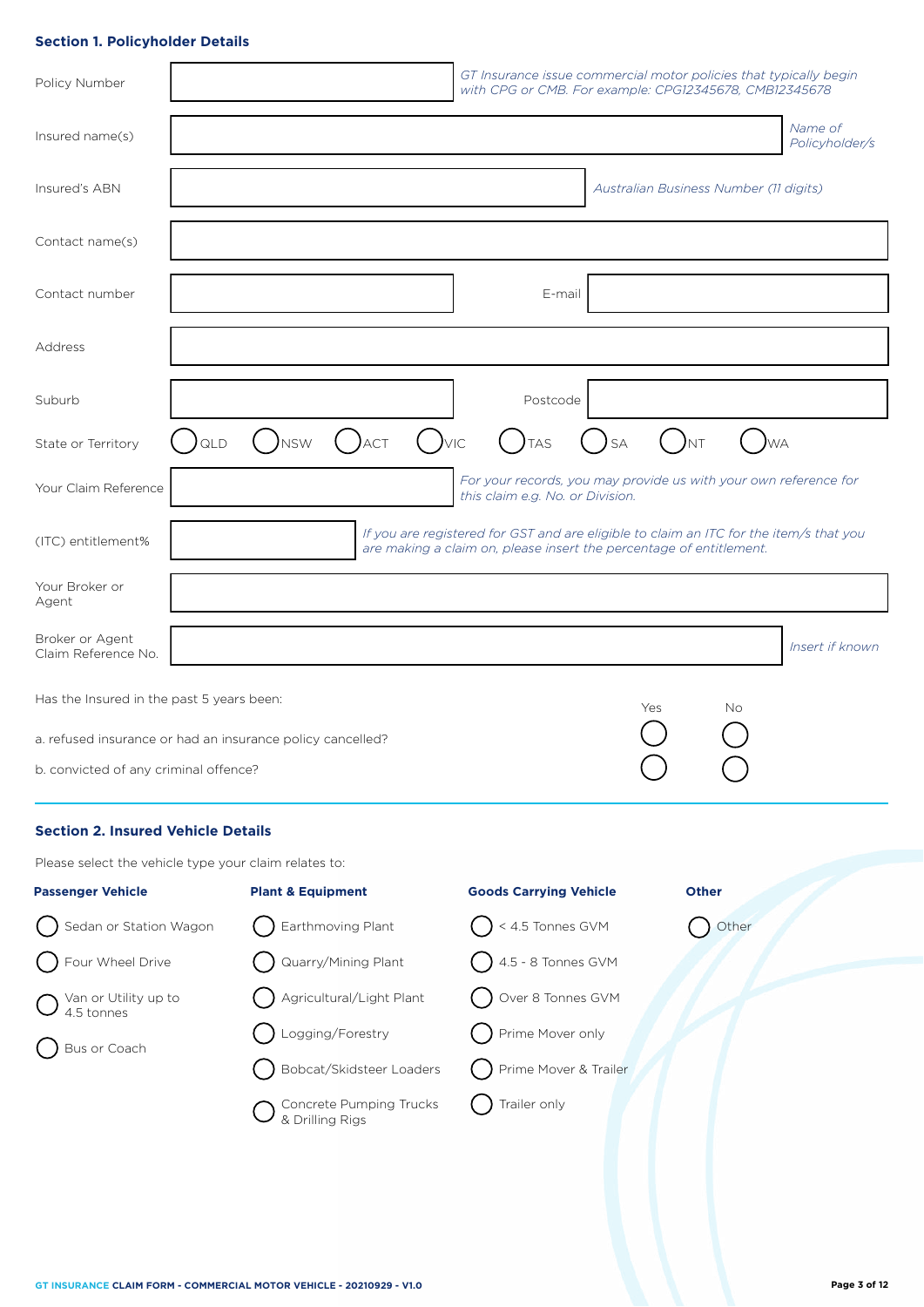Please provide the following details in relation to the damaged vehicle:

| Make<br>Year                                                                                    |                                                          | Model                                                                                                       |                  |
|-------------------------------------------------------------------------------------------------|----------------------------------------------------------|-------------------------------------------------------------------------------------------------------------|------------------|
|                                                                                                 |                                                          |                                                                                                             |                  |
| Vehicle ID                                                                                      |                                                          |                                                                                                             |                  |
|                                                                                                 |                                                          | Vehicle identification can include the following identifiers: VIN,<br>Chassis No., Serial No. or Engine No. |                  |
| Registration Number                                                                             |                                                          | Registration Expiry Date                                                                                    |                  |
|                                                                                                 | Insert Vehicle Registration<br>No. or write unregistered |                                                                                                             | dd/mm/yyyy       |
|                                                                                                 |                                                          |                                                                                                             |                  |
| Date vehicle was purchased                                                                      |                                                          | Purchase price \$                                                                                           |                  |
|                                                                                                 | dd/mm/yyyy                                               |                                                                                                             |                  |
| Is the vehicle financed?                                                                        |                                                          |                                                                                                             |                  |
| Yes<br>Νo                                                                                       | Unknown                                                  | If 'Yes', please provide name of Financier:                                                                 |                  |
|                                                                                                 |                                                          |                                                                                                             |                  |
| Is the Insured the owner of the vehicle?                                                        |                                                          |                                                                                                             |                  |
|                                                                                                 |                                                          |                                                                                                             |                  |
| N <sub>o</sub><br>Yes                                                                           | If 'No', please provide owner's name:                    |                                                                                                             |                  |
|                                                                                                 |                                                          |                                                                                                             |                  |
| Was the vehicle being driven / operated with the Insured's consent?                             |                                                          |                                                                                                             |                  |
| )No<br>'es                                                                                      | If 'No', please provide details:                         |                                                                                                             |                  |
|                                                                                                 |                                                          |                                                                                                             |                  |
| Does this claim involve any additional trailer(s) not already disclosed within Section 2 above? |                                                          |                                                                                                             |                  |
| )No<br>Yes                                                                                      | If 'Yes', please also complete ADDENDUM - SECTION A      |                                                                                                             |                  |
|                                                                                                 |                                                          |                                                                                                             |                  |
|                                                                                                 |                                                          |                                                                                                             |                  |
| <b>Section 3. Driver Details</b>                                                                |                                                          |                                                                                                             |                  |
| Driver's full name                                                                              |                                                          |                                                                                                             |                  |
| Driver's address                                                                                |                                                          |                                                                                                             |                  |
|                                                                                                 |                                                          |                                                                                                             |                  |
| Suburb                                                                                          |                                                          | Postcode                                                                                                    |                  |
| ) QLD<br>State or Territory                                                                     | $()$ nsw $()$ act $()$ vic $()$ tas                      | <b>SA</b>                                                                                                   | <b>NT</b><br>)wa |

Driver's Licence Number **Licence** Number **Licence** expiry date **and the** *dd/mm/yyyy*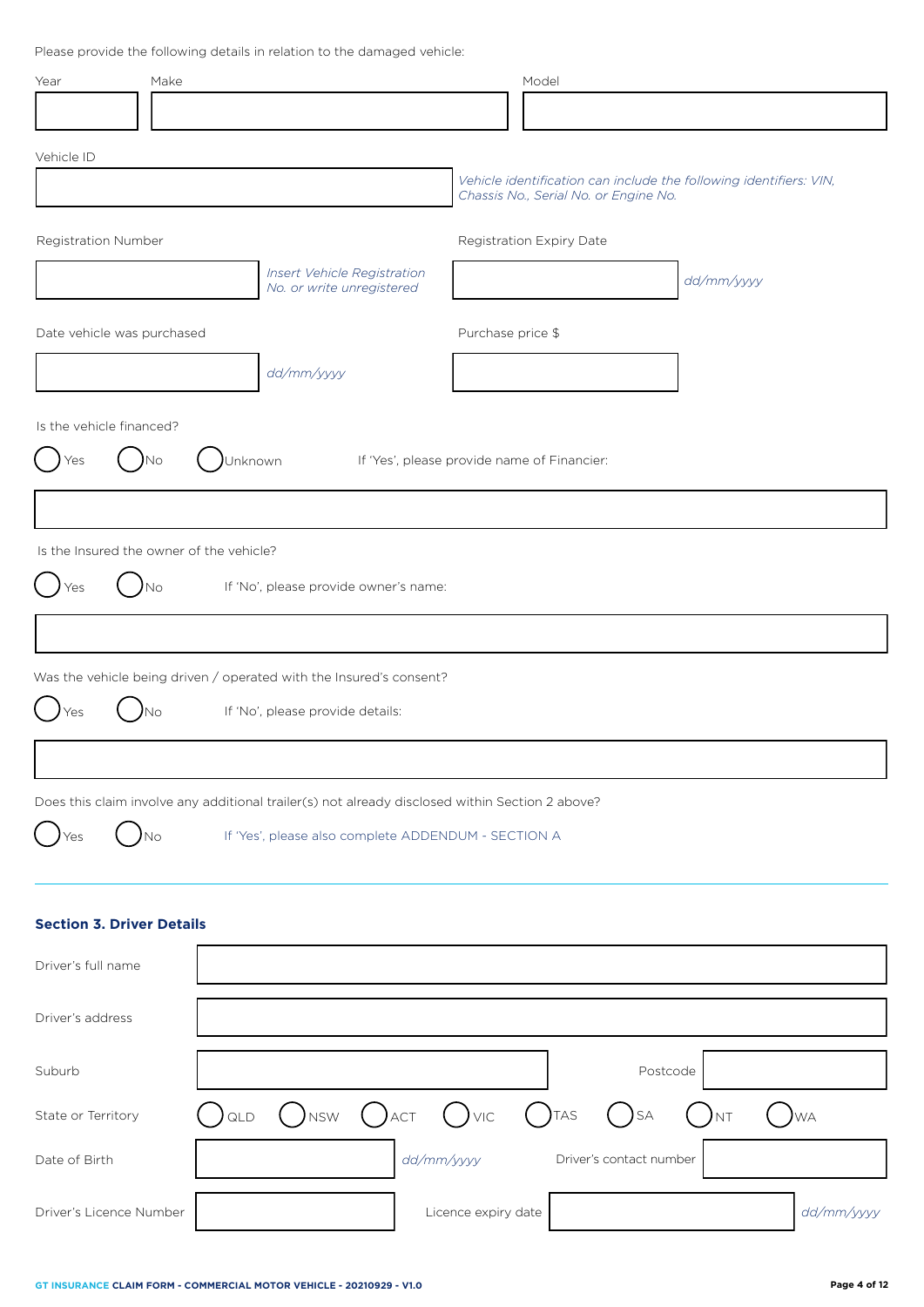| <b>Class of Licence held</b>                                                                                               | Relationship of the driver to the Insured: |
|----------------------------------------------------------------------------------------------------------------------------|--------------------------------------------|
| C - Car<br>R - Rider                                                                                                       | Insured - Owner/Driver                     |
| R - Light Rigid<br>MR - Medium Rigid                                                                                       | Employee                                   |
| HR - Heavy Rigid<br>HC - Heavy Combo                                                                                       | Contract/Casual Driver                     |
| MC - Multi Combo                                                                                                           | Relative                                   |
| Other                                                                                                                      | Other                                      |
| How long has the driver been licenced to drive this vehicle in Australia?                                                  | Months<br>Years                            |
| Has the driver:                                                                                                            | Yes<br><b>No</b>                           |
| a. had their driving licence endorsed, suspended or cancelled within the last 5 years?                                     |                                            |
| b. been involved in any accidents within the last 5 years?                                                                 |                                            |
| c. suffered from any physical or mental condition which could affect their driving performance?                            |                                            |
| d. been fined or convicted of more than 3 speeding or other traffic offences (other than parking) within the last 3 years? |                                            |
| e. been convicted with Prescribed Concentration of Alcohol (PCA) or Driving Under the Influence (DUI) in the last 5 years? |                                            |
| If 'Yes' to any of a. to e. above, please provide details:                                                                 |                                            |
|                                                                                                                            |                                            |

| Did the driver:                                                                                                    | Yes | No. |
|--------------------------------------------------------------------------------------------------------------------|-----|-----|
| a. consume any intoxicating liquor or drugs (including prescription drugs) in the 12 hours preceding the accident? |     |     |
| b. undergo a breathalyser test following the accident?                                                             |     |     |
| c. undergo a blood test following the accident?                                                                    |     |     |
| d. undergo a drug test following the accident?                                                                     |     |     |
| e. undergo a urine test following the accident?                                                                    |     |     |
| If 'Yes' to any of a. to e. above, please provide details/specify results:                                         |     |     |
|                                                                                                                    |     |     |

# **Section 4. Incident Details**

Please provide details of the incident surrounding this claim:

Date the incident occurred

Time the incident occurred

*(dd/mm/yyyy)*

*Between (am/pm) And (am/pm)*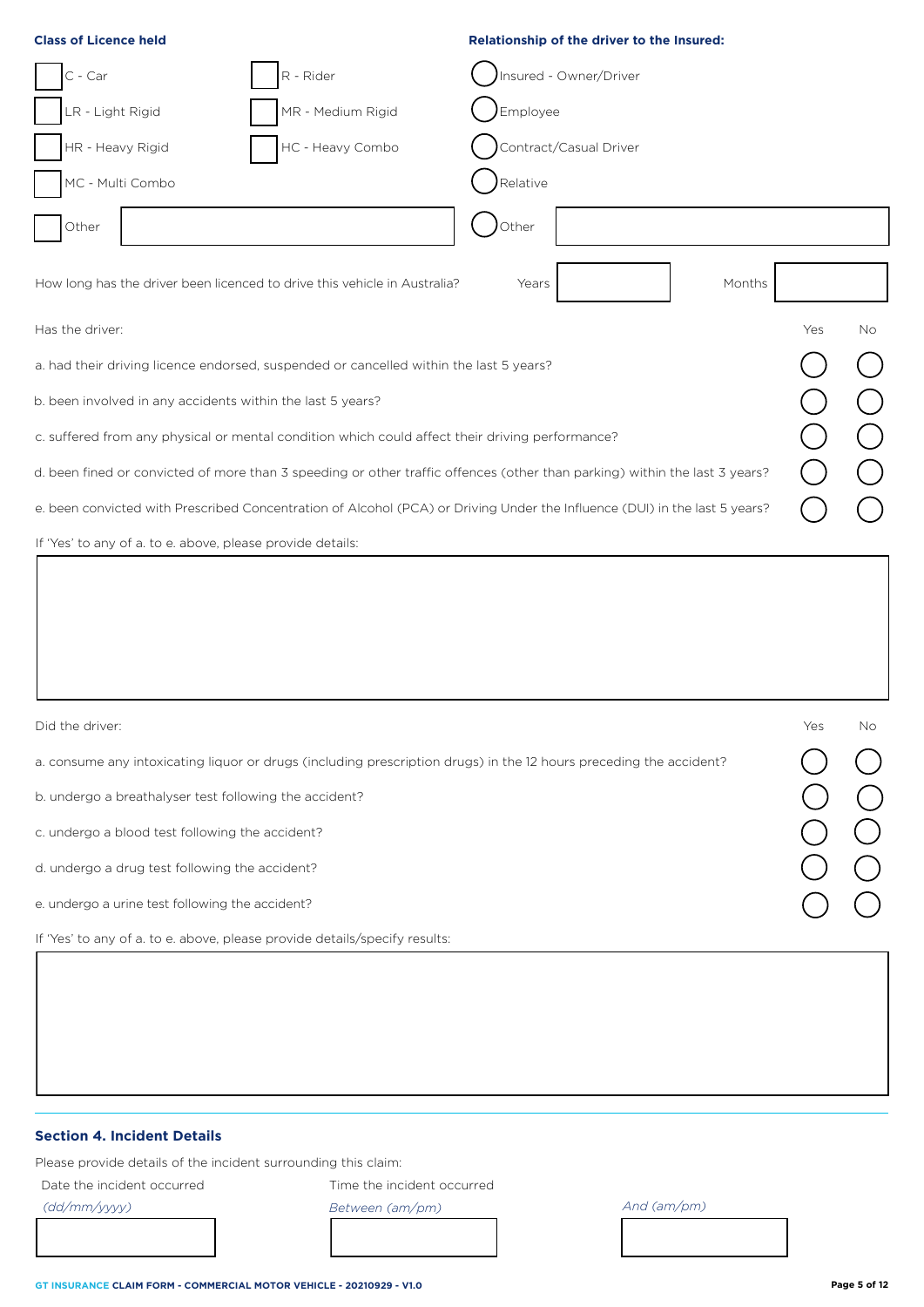| <b>Street Address</b>                                                |     |                                           |                  |                                                              |                                |                                                     |             |                                         |
|----------------------------------------------------------------------|-----|-------------------------------------------|------------------|--------------------------------------------------------------|--------------------------------|-----------------------------------------------------|-------------|-----------------------------------------|
| Suburb                                                               |     |                                           |                  |                                                              |                                | Postcode                                            |             |                                         |
| State or Territory                                                   | QLD | $($ ) $_{\text{NSW}}$ ( ) $_{\text{ACT}}$ |                  | $\left( \begin{array}{c} \end{array} \right)$ <sub>VIC</sub> | $( )$ TAS                      | <b>SA</b>                                           | )nt         | )wa                                     |
| Is there any CCTV/Dashcam footage of this incident?<br>$)$ No<br>Yes |     |                                           |                  |                                                              |                                |                                                     |             |                                         |
| Select the relevant conditions:                                      |     |                                           |                  |                                                              |                                |                                                     |             |                                         |
| <b>Weather conditions</b>                                            |     | <b>Road conditions</b>                    |                  |                                                              | <b>Situation</b>               |                                                     |             |                                         |
| Dry                                                                  |     |                                           | Tarmac / bitumen |                                                              | Straight Road                  |                                                     |             | Bend                                    |
| Wet                                                                  |     | Gravel / dirt                             |                  |                                                              | Highway                        |                                                     |             | Intersection                            |
| Raining                                                              |     | Sand / beach                              |                  |                                                              | $T$ - intersection             |                                                     |             | Round About                             |
| Hailing                                                              |     |                                           |                  |                                                              | Driveway                       |                                                     |             | <b>Bridge</b>                           |
| Flood                                                                |     |                                           |                  |                                                              | Tunnel                         |                                                     |             | Private Property                        |
|                                                                      |     |                                           |                  |                                                              | Car Park                       |                                                     |             | Other (specify in<br>description below) |
| Estimated speed of your vehicle (km/h)                               |     |                                           |                  |                                                              |                                | Estimated speed of other vehicle (km/h) if involved |             |                                         |
|                                                                      |     |                                           |                  |                                                              |                                |                                                     |             |                                         |
| Type of load being carried                                           |     |                                           |                  |                                                              |                                | Weight (kg) of load being carried                   |             |                                         |
|                                                                      |     |                                           |                  |                                                              |                                |                                                     |             |                                         |
| Describe how the incident occurred                                   |     |                                           |                  |                                                              |                                |                                                     |             |                                         |
|                                                                      |     |                                           |                  |                                                              |                                |                                                     |             |                                         |
|                                                                      |     |                                           |                  |                                                              |                                |                                                     |             |                                         |
|                                                                      |     |                                           |                  |                                                              |                                |                                                     |             |                                         |
|                                                                      |     |                                           |                  |                                                              |                                |                                                     |             |                                         |
|                                                                      |     |                                           |                  |                                                              |                                |                                                     |             |                                         |
| Please provide a diagram of the incident:                            |     |                                           | А                |                                                              | Indicate your own vehicle as A |                                                     | $\mathsf B$ | Indicate any other vehicles as B        |
| (include street names, traffic lights, give way signs etc.)          |     |                                           |                  |                                                              |                                |                                                     |             |                                         |
|                                                                      |     |                                           |                  |                                                              |                                |                                                     |             |                                         |
|                                                                      |     |                                           |                  |                                                              |                                |                                                     |             |                                         |
|                                                                      |     |                                           |                  |                                                              |                                |                                                     |             |                                         |
|                                                                      |     |                                           |                  |                                                              |                                |                                                     |             |                                         |
|                                                                      |     |                                           |                  |                                                              |                                |                                                     |             |                                         |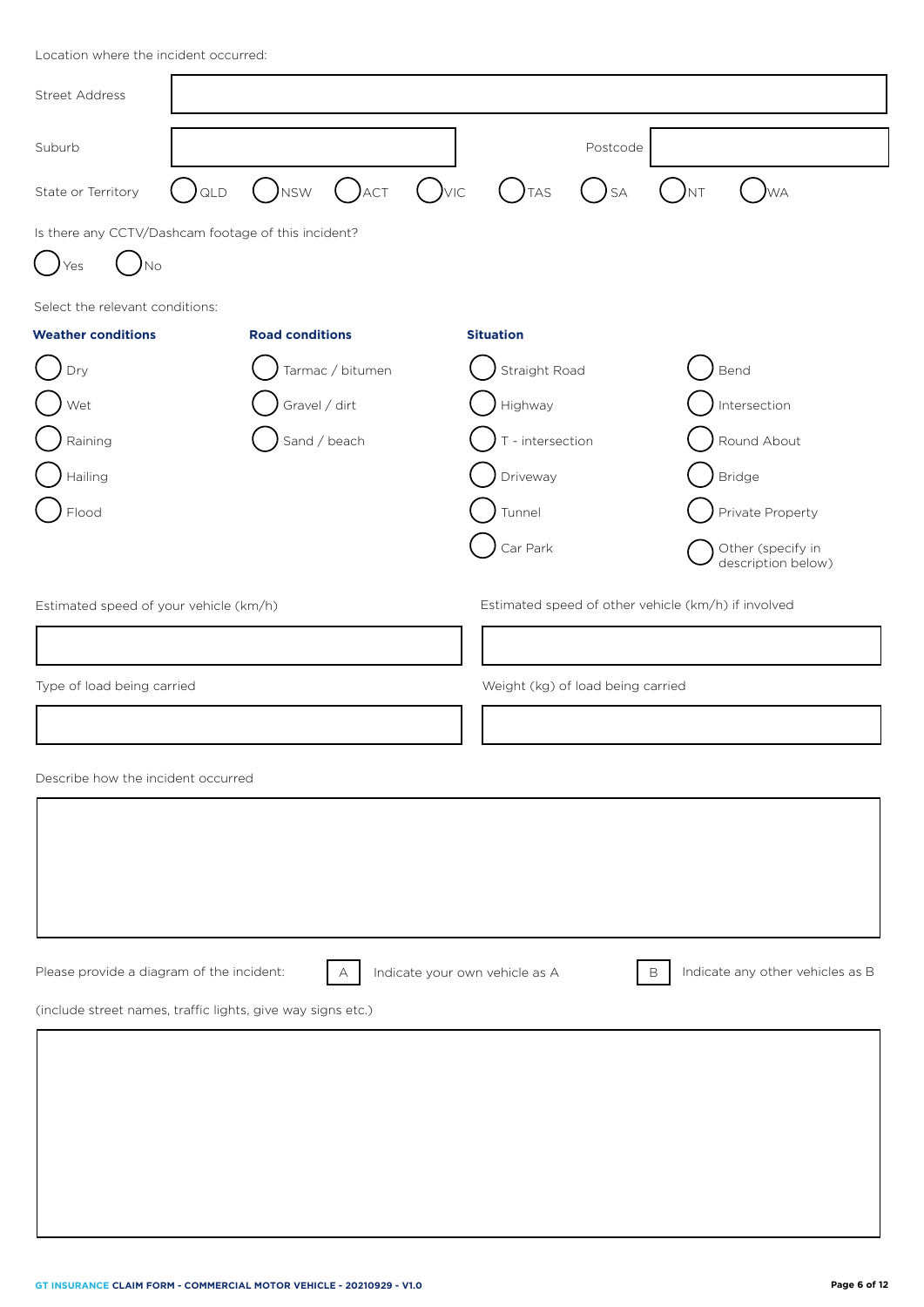| Name of the person last in charge of the vehicle |  |  |
|--------------------------------------------------|--|--|
|--------------------------------------------------|--|--|

Who do you consider is at fault and why?

Did this incident result in damage to any other parties vehicle(s) or property?

Yes  $\bigcirc$   $\bigcirc$  No If 'Yes', please also complete ADDENDUM - SECTION B

# **Section 5. Damage to Insured Vehicle**

Describe the damage to the vehicle

Was the vehicle towed from the scene?

|                    | was the venicle towed from the scene?                                                                             |
|--------------------|-------------------------------------------------------------------------------------------------------------------|
| Yes                | If 'Yes', please provide details of tow company:<br>No.                                                           |
|                    |                                                                                                                   |
|                    | Has a repair quote been obtained?                                                                                 |
| Yes                | If 'Yes', please attach when returning this form<br>Amount \$<br>No                                               |
|                    | Is the vehicle drivable?                                                                                          |
| Yes                | No.                                                                                                               |
|                    | Address where the vehicle can be assessed:                                                                        |
| Address            |                                                                                                                   |
| Suburb             | Postcode                                                                                                          |
| State or Territory | $)$ <sub>NSW</sub><br>$($ ) act<br>$\bigcup_{\forall\mathsf{IC}}$<br>$\int$ TAS<br>QLD<br><b>SA</b><br>)nt<br>)wa |
|                    | Do you have a preferred repairer?                                                                                 |
| Yes                | If 'Yes', please provide contact details of repairer:<br>'No                                                      |
|                    |                                                                                                                   |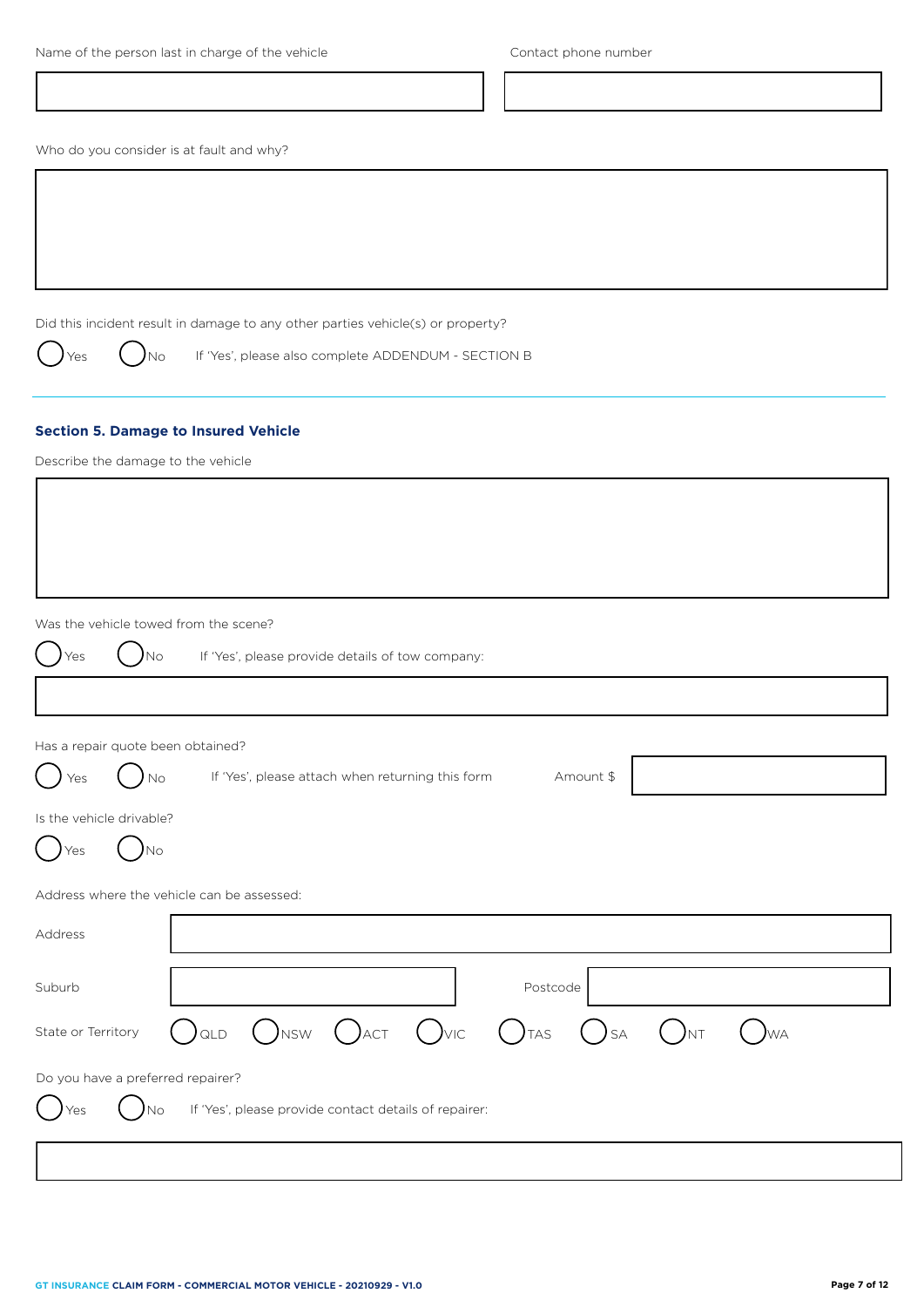If the vehicle was stolen, has it been recovered in a damaged condition?

Yes  $\bigcup$ No  $\bigcup$ N/A

Show the damage to your vehicle on the following diagram:



Would you like to provide photos of the damage to your vehicle?

ļ

Yes  $\left( \begin{array}{ccc} \\ \end{array} \right)$  No If 'Yes', please attach when returning this form

|                                 | <b>Section 6. Police &amp; Witness details</b> |                                         |                         |                        |            |
|---------------------------------|------------------------------------------------|-----------------------------------------|-------------------------|------------------------|------------|
|                                 | Was the incident reported to the police?       |                                         |                         |                        |            |
| Yes                             | N <sub>o</sub>                                 | If 'Yes', please confirm the date:      |                         |                        | dd/mm/yyyy |
|                                 |                                                |                                         |                         |                        |            |
|                                 | Did the police attend the accident scene?      |                                         |                         |                        |            |
| Yes                             | N <sub>o</sub>                                 | If 'Yes', please provide the following: |                         |                        |            |
| Police event / report No.       |                                                |                                         | Officer's name / number |                        |            |
|                                 |                                                |                                         |                         |                        |            |
| Police station                  |                                                |                                         |                         |                        |            |
|                                 |                                                |                                         |                         |                        |            |
|                                 |                                                |                                         |                         |                        |            |
| Police action taken or pending? |                                                |                                         |                         |                        |            |
| Yes                             | <b>No</b><br>Unknown                           | If 'Yes', please provide details:       |                         |                        |            |
|                                 |                                                |                                         |                         |                        |            |
|                                 |                                                |                                         |                         |                        |            |
|                                 |                                                |                                         |                         |                        |            |
|                                 |                                                |                                         |                         |                        |            |
|                                 |                                                |                                         |                         |                        |            |
|                                 |                                                |                                         |                         |                        |            |
|                                 | Were there any witnesses to the accident?      |                                         |                         |                        |            |
| Yes                             | If 'Yes', please provide the following:<br>'No |                                         |                         |                        |            |
| Witness name                    |                                                |                                         |                         | Witness contact number |            |
|                                 |                                                |                                         |                         |                        |            |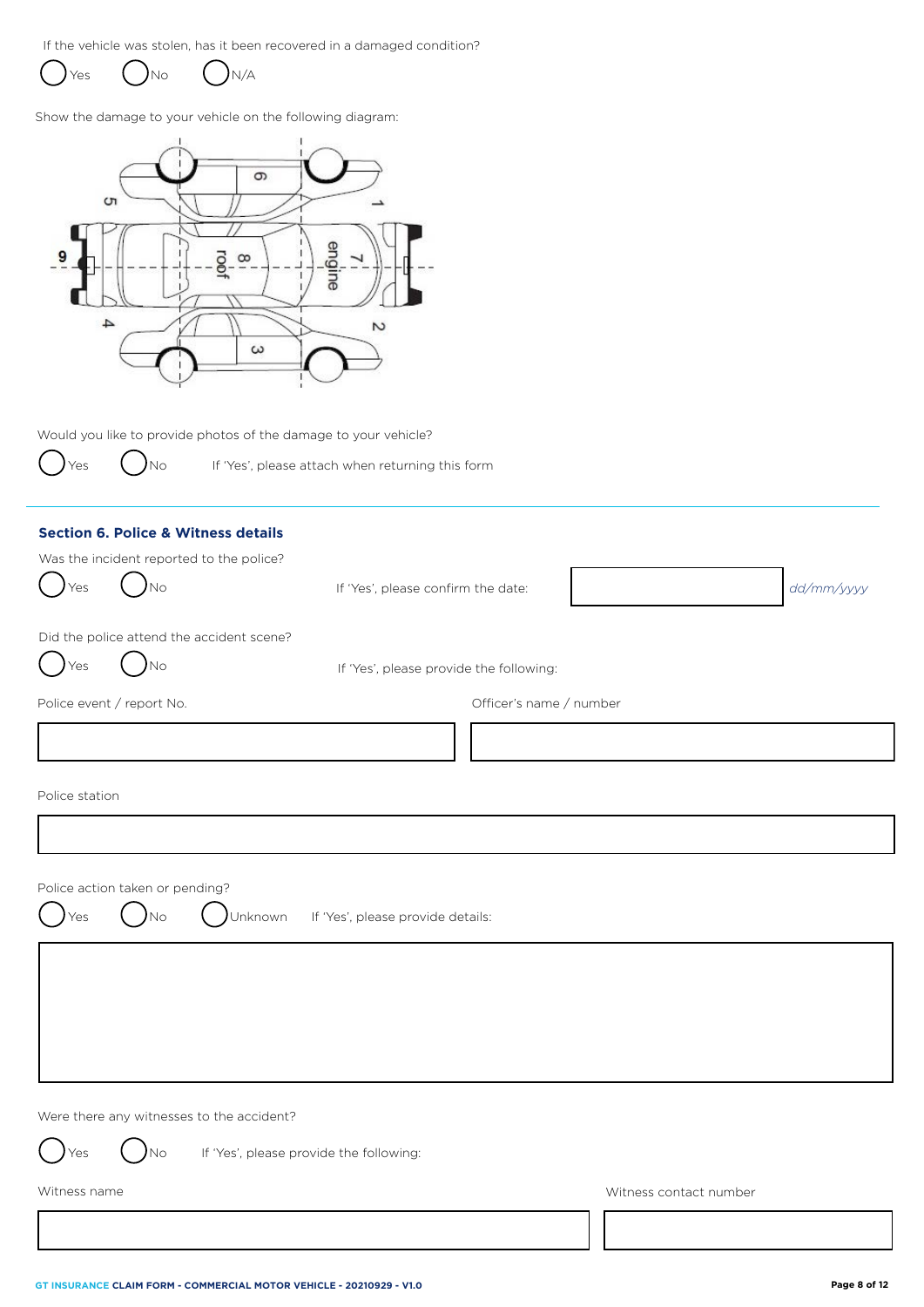| Witness address    |                                                                                                 |  |          |  |                         |  |
|--------------------|-------------------------------------------------------------------------------------------------|--|----------|--|-------------------------|--|
| Suburb             |                                                                                                 |  | Postcode |  |                         |  |
| State or Territory | $\bigcap$ qld $\bigcap$ nsw $\bigcap$ act $\bigcap$ vic $\bigcap$ tas $\bigcap$ sa $\bigcap$ nt |  |          |  | $\left(\quad\right)$ WA |  |

# **Section 7. Addendum / Additional Attachments**

Please indicate if this form will include any of the following upon submission:

| Driver's Licence - Photocopies of BOTH sides (supply is mandatory)                                                                                                                           |
|----------------------------------------------------------------------------------------------------------------------------------------------------------------------------------------------|
| Copy of vehicle registration                                                                                                                                                                 |
| Other party demands (if applicable)                                                                                                                                                          |
| Police report (if applicable)                                                                                                                                                                |
| Excess payment                                                                                                                                                                               |
| Full details of other parties involved                                                                                                                                                       |
| ADDENDUM - SECTION A for Additional Trailers (if You indicated in Section 2 that this claim involves additional trailers)                                                                    |
| ADDENDUM - SECTION B for Damage to any other parties vehicle(s) or property (if You indicated in Section 4 that the incident<br>involved damage to any other parties vehicle(s) or property) |
| Separate sheet detailing answers which you could not fit adequately on the form                                                                                                              |
| Supporting documentation (e.g. repair quotes, photos)                                                                                                                                        |

# **Section 8. Declaration**

I/We hereby declare that:

- I/We have been truthful and accurate in completing this form and declaration and have not withheld any information likely to affect the assessment of this claim by the Insurer;
- I/We have either completed this form personally or, if it has been on my/our behalf, have checked that the questions have been fully and accurately answered;
- Where there is more than one Insured(s)/Policyholder(s) included on this form, I/We acknowledge that I/We are authorised to sign for and on behalf of the other Insured(s)/Policyholder(s);
- I/We have read and understood the Privacy Notice on this form and consent to the collection, storage, use and disclosure of any personal and sensitive information;
- if I/We have not complied with the Duty of Disclosure and Duty of Utmost Good Faith, a claim made under the Policy may not be met or only met in part.

| <b>Completed by</b><br>(print full name)   |  |
|--------------------------------------------|--|
| <b>Signature</b>                           |  |
| <b>Position / Title held</b>               |  |
| (dd/mm/yyyy)<br><b>Date of declaration</b> |  |

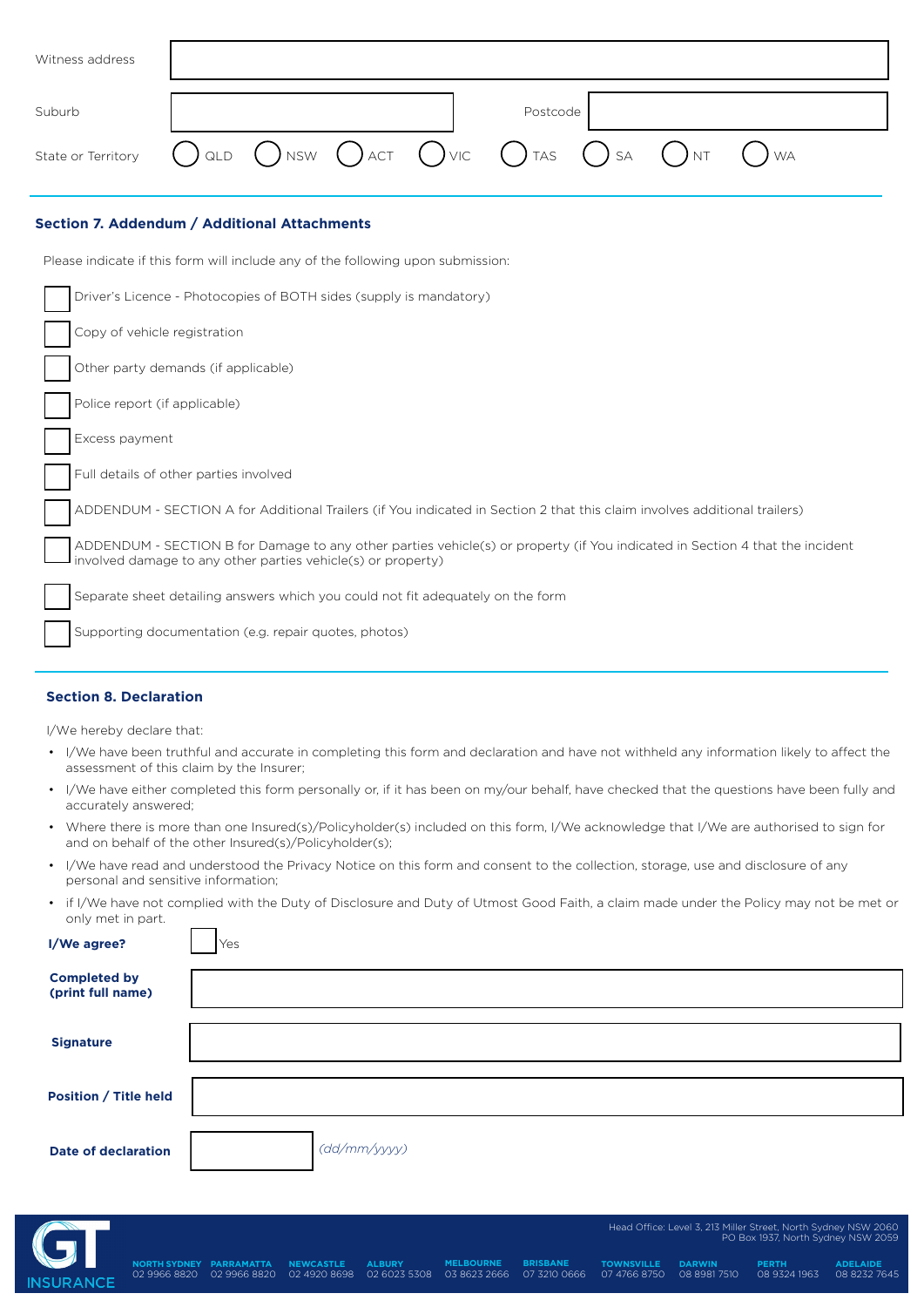# **ADDENDUM - SECTION A: Additional Trailers**

| This section is to be completed if you indicated in Section 2: Insured Vehicle Details, that this claim involves additional trailers |                     |                                            |                                                                                                                                  |
|--------------------------------------------------------------------------------------------------------------------------------------|---------------------|--------------------------------------------|----------------------------------------------------------------------------------------------------------------------------------|
| No. of additional trailers involved in the incident                                                                                  |                     |                                            | Please provide details for each additional trailer. If more space is<br>required please provide details in a separate attachment |
| <b>ADDITIONAL TRAILER 1</b>                                                                                                          |                     |                                            |                                                                                                                                  |
| Year                                                                                                                                 | Make                |                                            | Model                                                                                                                            |
|                                                                                                                                      |                     |                                            |                                                                                                                                  |
| Trailer type (e.g. logging, refrigerated)                                                                                            | Type of load        |                                            | Weight (kg) of load being carried                                                                                                |
|                                                                                                                                      |                     |                                            |                                                                                                                                  |
| Trailer registration number                                                                                                          |                     | Trailer serial number                      |                                                                                                                                  |
|                                                                                                                                      |                     |                                            |                                                                                                                                  |
| Is the Insured the owner of the vehicle?                                                                                             |                     |                                            |                                                                                                                                  |
|                                                                                                                                      | Yes<br>No.          | If 'No', please provide owner's name       |                                                                                                                                  |
|                                                                                                                                      |                     |                                            |                                                                                                                                  |
| Is the vehicle financed?<br>Yes                                                                                                      | $\rm No$            | If 'Yes', please provide name of Financier | Purchase Price \$                                                                                                                |
|                                                                                                                                      |                     |                                            |                                                                                                                                  |
| Describe the damage to the trailer                                                                                                   |                     |                                            |                                                                                                                                  |
|                                                                                                                                      |                     |                                            |                                                                                                                                  |
|                                                                                                                                      |                     |                                            |                                                                                                                                  |
|                                                                                                                                      |                     |                                            |                                                                                                                                  |
|                                                                                                                                      |                     |                                            |                                                                                                                                  |
|                                                                                                                                      |                     |                                            |                                                                                                                                  |
|                                                                                                                                      |                     |                                            |                                                                                                                                  |
| <b>ADDITIONAL TRAILER 2</b>                                                                                                          |                     |                                            |                                                                                                                                  |
| Year                                                                                                                                 | Make                |                                            | Model                                                                                                                            |
|                                                                                                                                      |                     |                                            |                                                                                                                                  |
| Trailer type (e.g. logging, refrigerated)                                                                                            | Type of load        |                                            | Weight (kg) of load being carried                                                                                                |
|                                                                                                                                      |                     |                                            |                                                                                                                                  |
| Trailer registration number                                                                                                          |                     | Trailer serial number                      |                                                                                                                                  |
|                                                                                                                                      |                     |                                            |                                                                                                                                  |
|                                                                                                                                      |                     |                                            |                                                                                                                                  |
| Is the Insured the owner of the vehicle                                                                                              | Yes<br>$\bigcap$ No | If 'No', please provide owner's name       |                                                                                                                                  |
|                                                                                                                                      |                     |                                            |                                                                                                                                  |
| Is the vehicle financed?<br>Yes                                                                                                      | No                  | If 'Yes', please provide name of Financier | Purchase Price \$                                                                                                                |
|                                                                                                                                      |                     |                                            |                                                                                                                                  |
| Describe the damage to the trailer                                                                                                   |                     |                                            |                                                                                                                                  |
|                                                                                                                                      |                     |                                            |                                                                                                                                  |
|                                                                                                                                      |                     |                                            |                                                                                                                                  |
|                                                                                                                                      |                     |                                            |                                                                                                                                  |
|                                                                                                                                      |                     |                                            |                                                                                                                                  |
|                                                                                                                                      |                     |                                            |                                                                                                                                  |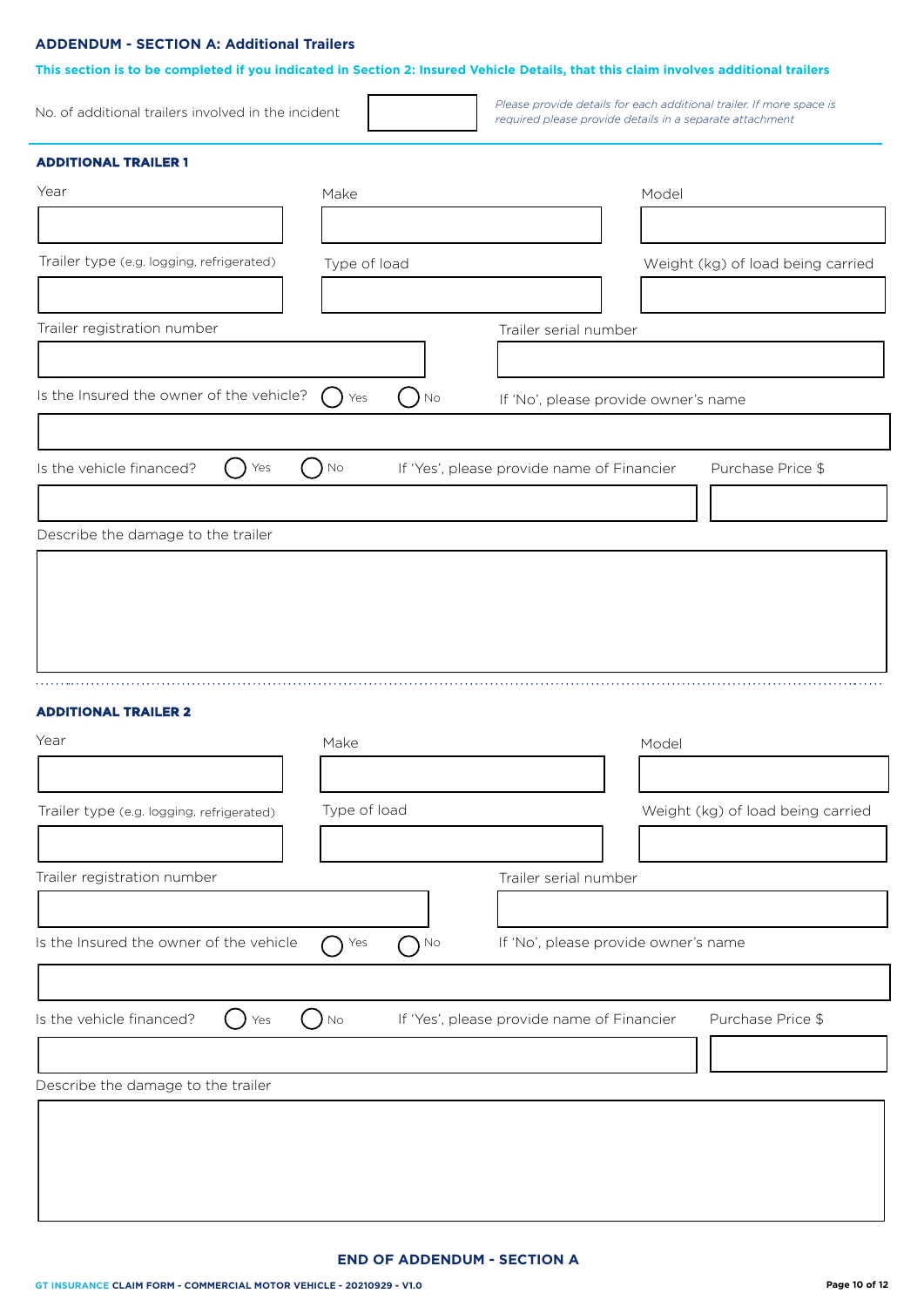# **ADDENDUM - SECTION B: Damage to any other parties vehicle(s) or property**

**This section is to be completed if you indicated in Section 4: Incident details, that the incident involved damage to any other parties vehicle(s) or property**

No. of other parties vehicle(s) / property damaged in the incident

*Please pr ovide details for each additional vehicle/ property damaged. If more space is required please provide details in a separate attachment.*

# **DAMAGE TO OTHER VEHICLE/PROPERTY 1**

 $\lceil$ 

Describe the damage to the other parties vehicle or property

| Make / Model<br>Year                                                                    |                                       |                        | If the damage caused by the incident involved another vehicle, please provide the following: | Registration number     |
|-----------------------------------------------------------------------------------------|---------------------------------------|------------------------|----------------------------------------------------------------------------------------------|-------------------------|
| Insurer name                                                                            |                                       | Owner's name           |                                                                                              |                         |
|                                                                                         |                                       |                        |                                                                                              |                         |
| Owner's contact number                                                                  |                                       | Owner's licence number |                                                                                              |                         |
| Owner's street address                                                                  |                                       |                        |                                                                                              | Suburb                  |
| State or Territory<br>Onsw Oact Ovic Otas Osa Ont<br>QLD<br>( )                         |                                       |                        | $\bigcirc$ WA                                                                                | Postcode                |
| Driver's name of the other vehicle<br>(if different to the Owner)                       | Driver's contact number               |                        |                                                                                              | Driver's licence number |
| Driver's street address                                                                 |                                       |                        |                                                                                              | Suburb                  |
| State or Territory<br>$()$ vic<br>$\big($ ) act<br>$()$ <sub>NSW</sub><br>$\bigcup$ QLD | $()$ TAS<br>$\left( \quad \right)$ SA | <b>NT</b>              | <b>WA</b>                                                                                    | Postcode                |
|                                                                                         |                                       |                        |                                                                                              |                         |
|                                                                                         |                                       |                        |                                                                                              |                         |